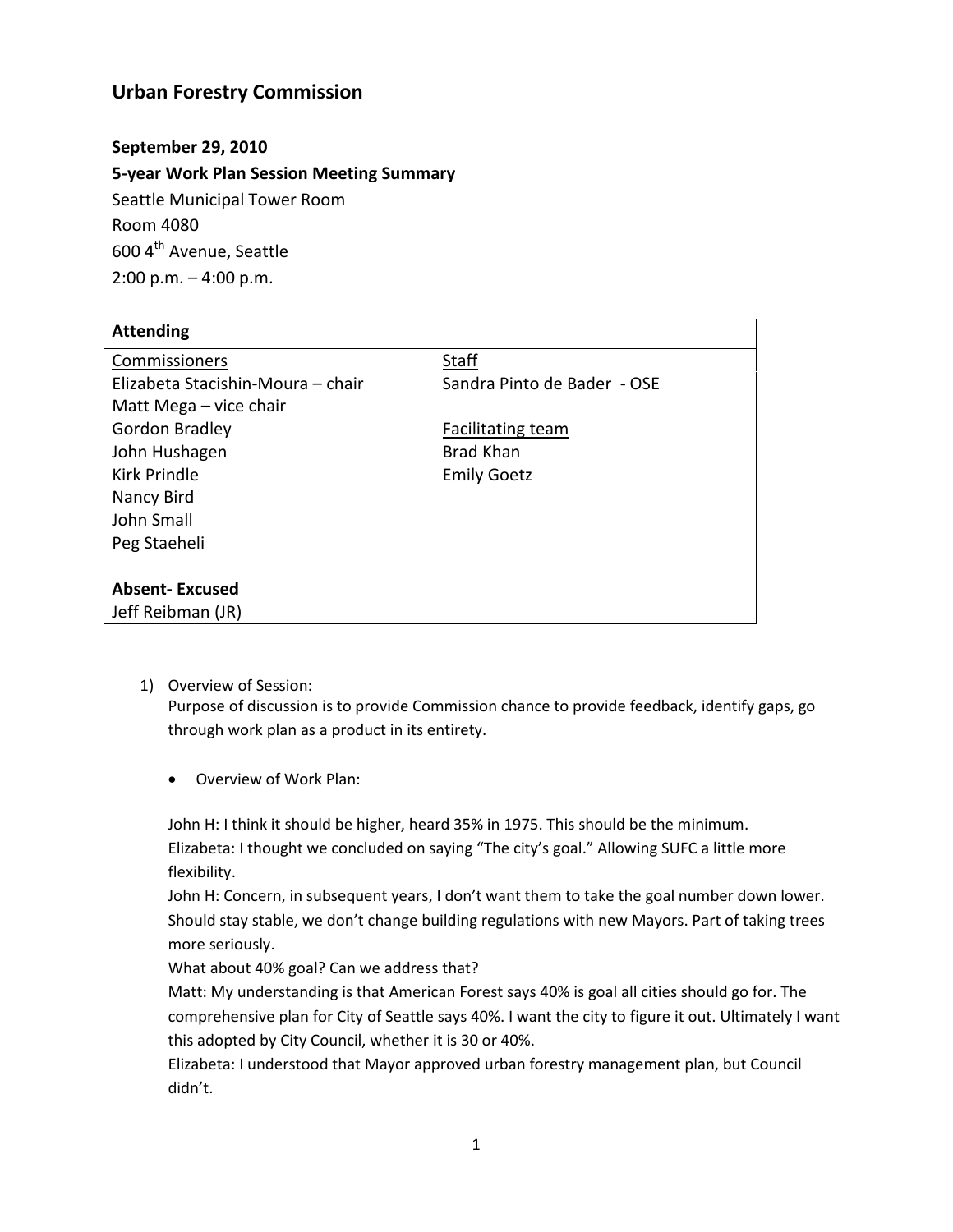Since this is the urban forestry commission and not canopy commission, bothers me that there is this figure which we are not sure where it comes from. What does canopy mean in terms of functioning urban forest? Matt: Will send some language on this to BK.

- 2) Reviewing the draft work plan:
	- a) General feedback:
	- b) Purpose of the work plan:

I thought we would see more specifics here of the work. Somewhere in here we have to embody some tasks that are specific enough to grab.

These are more guiding principles of the work plan. In terms of that suggestion, I thought they should be called Guiding Principles.

Identify tasks.

- c) Key topics:
- d) Criteria for decision making:

Remove redundancies, removing 5 & 6 and maybe 8, cutting down to key issues.

Rob made a good point that leaving them in leaves more flexibility.

10 is also redundant.

I'd like to see us put in our prioritization to public issues, that we will be responsive to issues brought to us by the public.

Elizabeta disagrees, if they fit into the other criteria then we will.

BK: What if the public wanted something that didn't fit any of the criteria?

If you are including stakeholders, public are a stakeholder, maybe they should be included. Mayor and Council were elected by the public, so we are indirectly serving the public by serving the Mayor.

We could leave the leadership request, but not necessarily include the public, because the public's request should fit into the other priorities, and if it doesn't then we shouldn't be spending time on it.

It is about the issue and not about the who.

Suppose that the school district gets approval to cut down trees at Ingrahm HS, and SUFC is asked to weigh in, we are set up to advise Mayor and Council, is anyone from those offices going to weigh in on this issue?

BK: Is this body the conduit for community input? That kind of input should go to Council, then they would ask you about it.

10: Change the word departments to organizations.

I think #3 should be the first thing.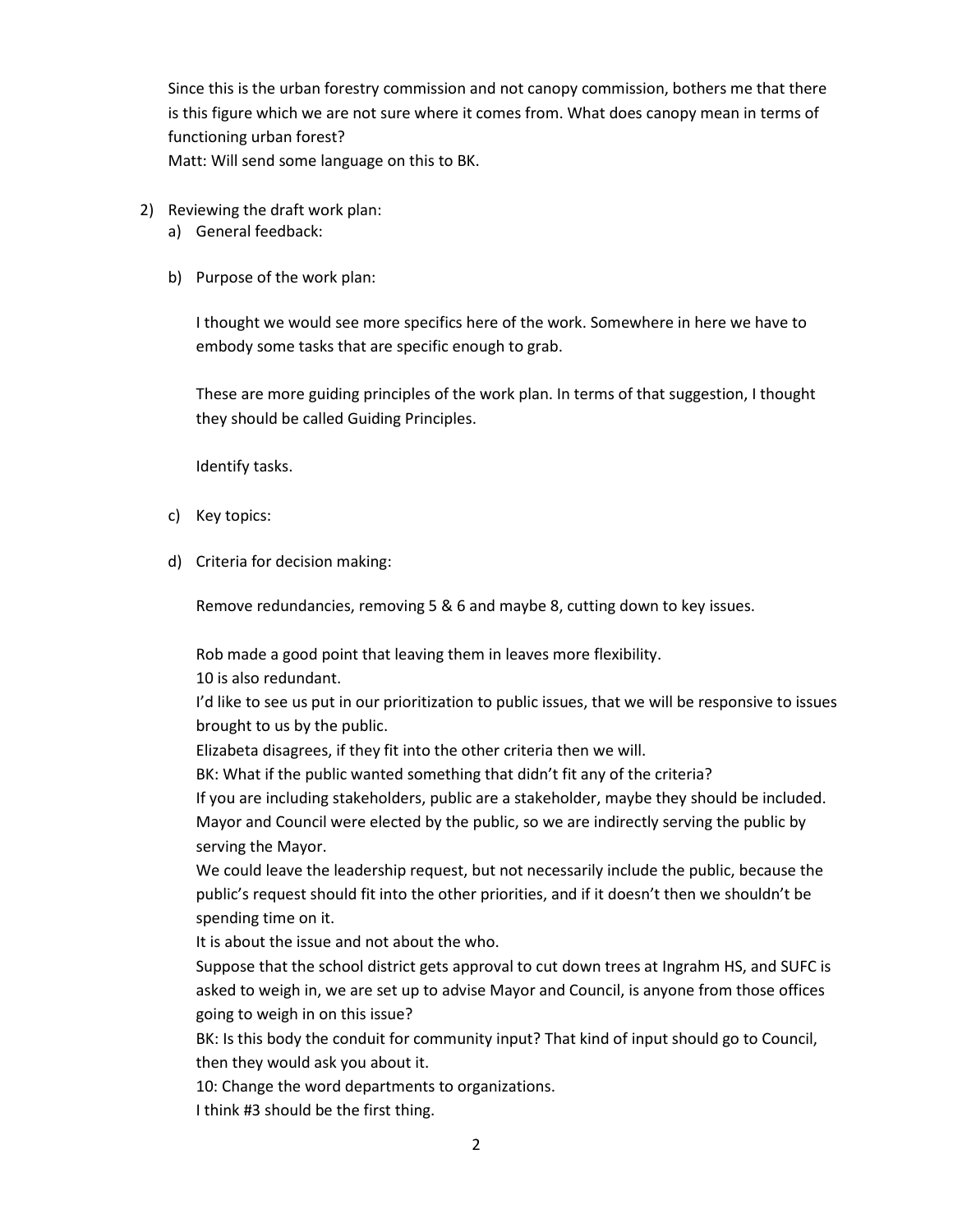Council as a whole has never really looked at any of these issues, they look to DPD. There is a lack of a comprehensive look at urban forestry.

e) Priority outcomes:

Matt: Programs/ Evaluations: There needs to be more work here, not defined in my mind as to how.

Would be good that we require follow up briefing.

Making sure that each one of these has a feedback loop tied to it.

Would this be the place to broaden the term, not trees, urban forest.

Annual report could serve purposes in each of these 5 categories.

Would help to define what that is.

Engagement/Outreach: City staff will be permanent drivers. This body helps review plans and shape work.

Some of us work for organizations that are conducive to conducting outreach activities. If there appears to be an opportunity to take advantage of those resources, that could be facilitated.

I think we could strengthen #4 to: promoters, cheerleaders, something like that. Gordon is the only one who works for a public entity. Advocate is a good word for that.

Our role is to let people know that we're here and what we do.

Being supporters but advocacy sometimes can go over the top.

We don't want to be perceived as objective.

By definition we are advocates of urban forestry issues within city government, advocates for the recommendations of the Commission.

Need further clarification of hats you wear and roles you play.

Organization/Operations needs to be one of the first things we do, needs to be moved up in task list.

- f) Five-year plan: Key Benchmarks:
	- a. Legislation/ Protection:

Commission doesn't nee help developing opportunities, can we reframe this? Or get depts. Who are supposed to be working with SUFC to understand what that means. We need to refine this down, and really pick the things we want to benchmark. Maybe we need a 3.5 that says reserve the right to reject a toothless Ordinance. Want it said somewhere in here that we engage the Council.

Until we fix process of working with DPD this is going to remain a very difficult process.

Writing a letter to each department? Every dept. is managing this, we need to communicate.

Maybe we propose an alternative approach based on what Kirk was saying about Issaquah (?) and the public hearing period that accompanied this there.